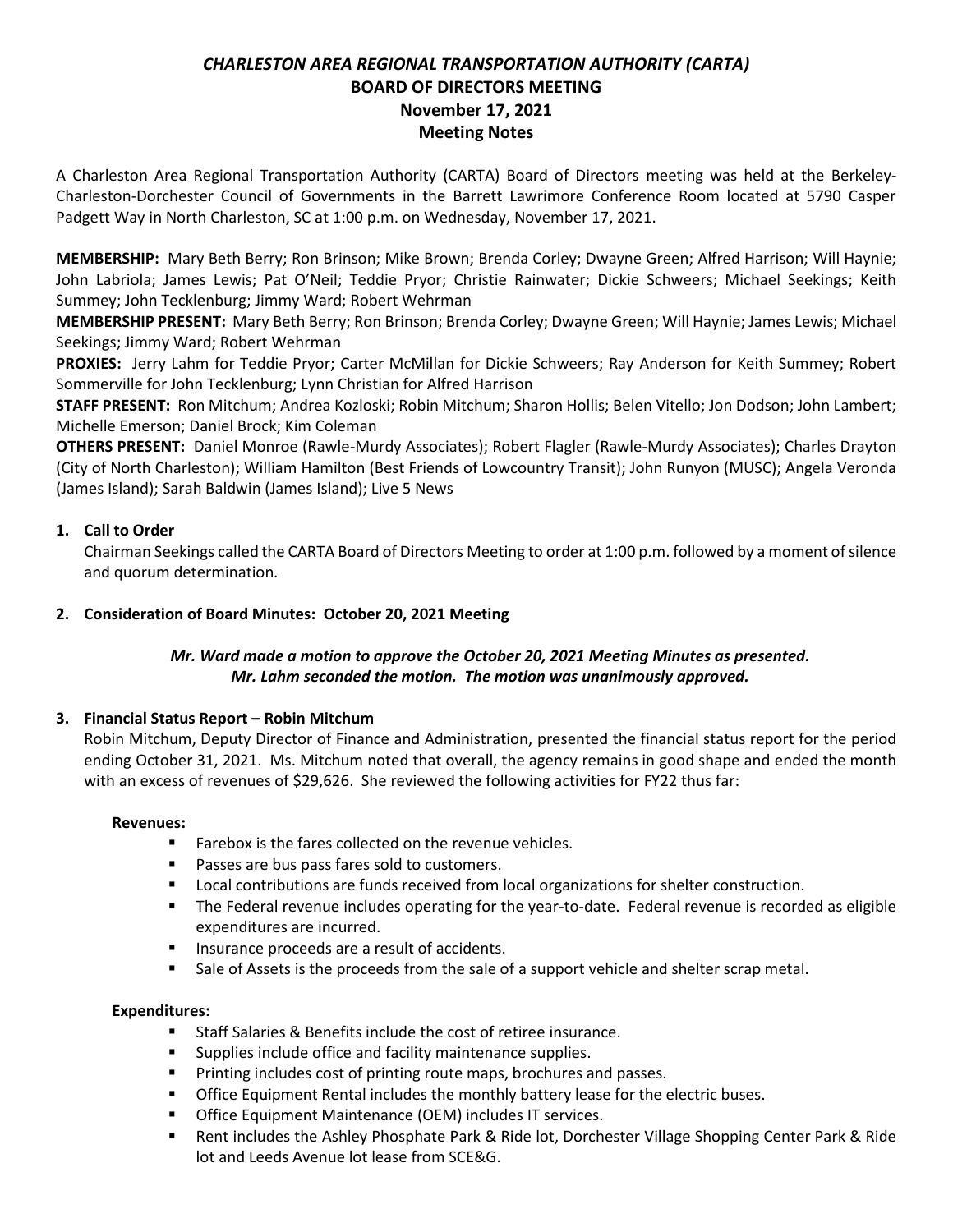- Communications is the cost of phone, internet and radio services at the facilities and on the buses.
- Utilities include electric and water at the SuperStop, Melnick Park & Ride, the Radio Shop at Leeds Avenue and the charging stations at Leeds Avenue.
- Auditing is the cost of the actuary valuation for GASB 75.
- **EXECUTE:** Custodial Services is the cost of janitorial services at the Melnick Park & Ride location.
- Other Professional Services includes appraisal fees for the Ladson property.
- Fixed-Route Service is the cost of fixed and commuter service provided by Transdev.
- Money Transport is the cost of the armored guard service, Brinks, to pick up and transport cash deposits to the bank.
- **EXECUTE:** Security Services is contracted security service provided at the SuperStop by the City of North Charleston Police Department.
- Vehicle Maintenance is the cost to maintain the fleet.
- Facility Repair & Maintenance is the cost to maintain the SuperStop facility.
- Operating Fees & Licenses include credit card transaction fees, storm water fees, solid waste user fees and vehicle title and registration fees.
- Paratransit is the cost of paratransit transportation provided by Transdev.
- Interest is the interest accrued on the Melnick Park & Ride Loan.
- Non-Capitalized Assets include the purchase of additional driver and side shields on the buses.

#### **Capital Expenditures:**

- Rolling Stock is the purchase of two New Flyer buses.
- Security/Cameras & Equipment is the purchase of cameras at the SuperStop.
- Capital includes the purchase of two diesel fuel pumps.

Ms. Mitchum stated that the amount owed to Transdev as of October 31, 2021 is \$1,337,151.84. The Board of Directors received the Financial Status Report as information.

#### **4. Hospitality on Peninsula (HOP) Service - Discussion**

Ron Mitchum, Executive Director, delivered an update on the HOP service. He noted that a site is needed to temporarily park potential users if the service will resume in 2022. Mr. Mitchum addressed questions and comments. The Board encouraged Mr. Mitchum and staff to move forward with plans for the HOP service for 2022.

#### **5. CARTA OnDemand Pilot Extension – Request for Approval – Jon Dodson**

Jon Dodson, Senior Transit Planner, discussed the CARTA OnDemand pilot program. He noted that CARTA OnDemand launched at the beginning of February 2021 for seniors (55+) and approved Tel-A-Ride customers and expanded in July 2021. The OnDemand program represents CARTA's first experience working with Transportation Network Companies (TNCs) to provide demand response services and same-day medical trips for customers. Mr. Dodson stated that the original end date was through the end of calendar year 2021 and that staff recommends an extension of the program through next year. The launch during COVID remains a challenge as marketing and outreach efforts continue to be limited, especially considering our target population is better served with hands-on instruction. However, staff continues to adjust and ridership has seen steady growth since the expansion in July. Mr. Dodson explained that the OnDemand pilot budget included funds from the reallocation of Route 204 services, as well as \$80,000 awarded as part of the Enhanced Mobility of Seniors and Individuals with Disabilities Program under Section 5310 of the Fixing America's Surface Transportation Act (FAST). Of the \$180,000 originally budgeted, approximately \$8,500 has been expended or 4.7% of the overall budget. Mr. Dodson addressed questions and comments.

### *Mr. Green made a motion to approve the CARTA OnDemand Pilot Extension as presented. Mr. Brinson seconded the motion. The motion was unanimously approved.*